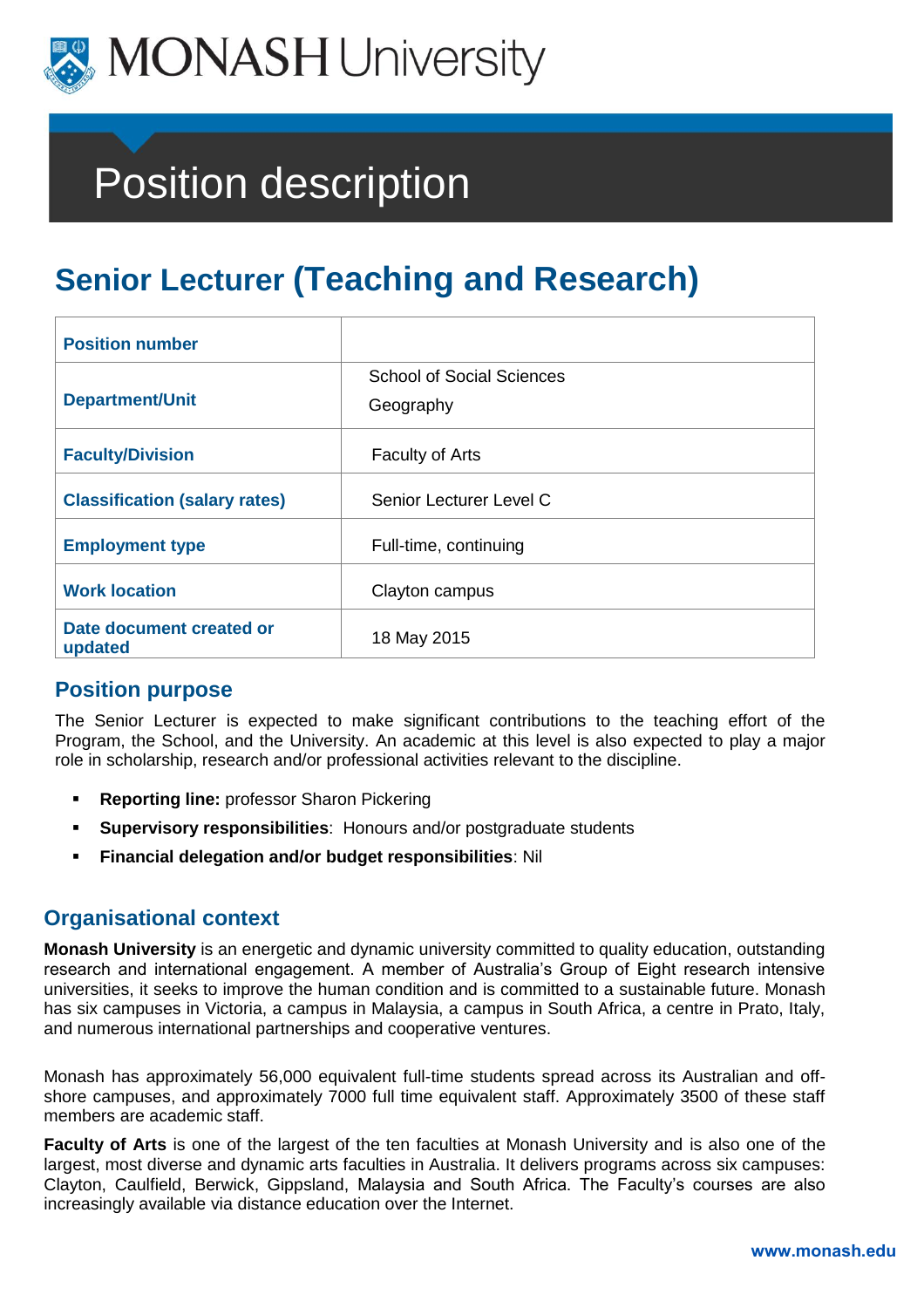As a large and diverse faculty, Monash Arts has particular strengths in the humanities, performing arts, languages and social sciences. It encourages the development of cutting-edge studies that operate at the intersection of traditional academic disciplines. Faculty offerings include the full range of the old and new humanities, from the classics to communications and media studies. Courses offered range from undergraduate diplomas and degrees, faculty certificates, graduate diploma programs through to postgraduate coursework and research degrees. Monash Arts is justly proud of the research capacity of its staff. Lecturers are working at the cutting edge in their fields, and they carry this expertise and enthusiasm into their teaching.

The Faculty has approximately 5,700 students (EFTSL), 500 staff (EFT) and annual revenue in excess of \$100 million. More information can be found at;<http://www.arts.monash.edu.au/>

**The School of Social Sciences** is consistently ranked among the best social science schools both nationally and internationally. It is the largest school in the Faculty and one of the largest consolidated schools of the social sciences nationally. Interdisciplinary teaching and research collaboration is encouraged.

The School offers a wide-ranging undergraduate program and a variety of postgraduate degrees in Anthropology, Criminology, Sociology, Politics and International Relations and from 1 January 2016 Human Geography. A major focus of our teaching is to help students become responsible and informed global citizens.

# **Key result areas and responsibility**

#### **Specific duties required of a Level C include:**

#### **Teaching**

- The preparation and delivery of lectures, seminars and tutorials
- Initiation and development of teaching materials
- Unit coordination (acting as a unit coordinator and offering guidance to assistant lecturers and supervision of sessional staff in teaching unit/s if required)
- Consultation with students
- Preparation and assessment of student assignments and examinations
- Supervision of honours and postgraduate students
- Involvement in professional activity
- Marking and assessment of student assignments and examinations

#### **Research**

- Undertake original research that will lead to publications in refereed journals or with high level academic or commercial publishers
- Development of research projects that are suitable for external and government funding
- Participate actively in and contribute to the collaborative research culture of the program and school

#### **Administration**

Broad administrative functions, within the program, school, and faculty;

#### **Other duties**

 To be involved in professional and community activities and the performance of other duties as required by the Head of the School.